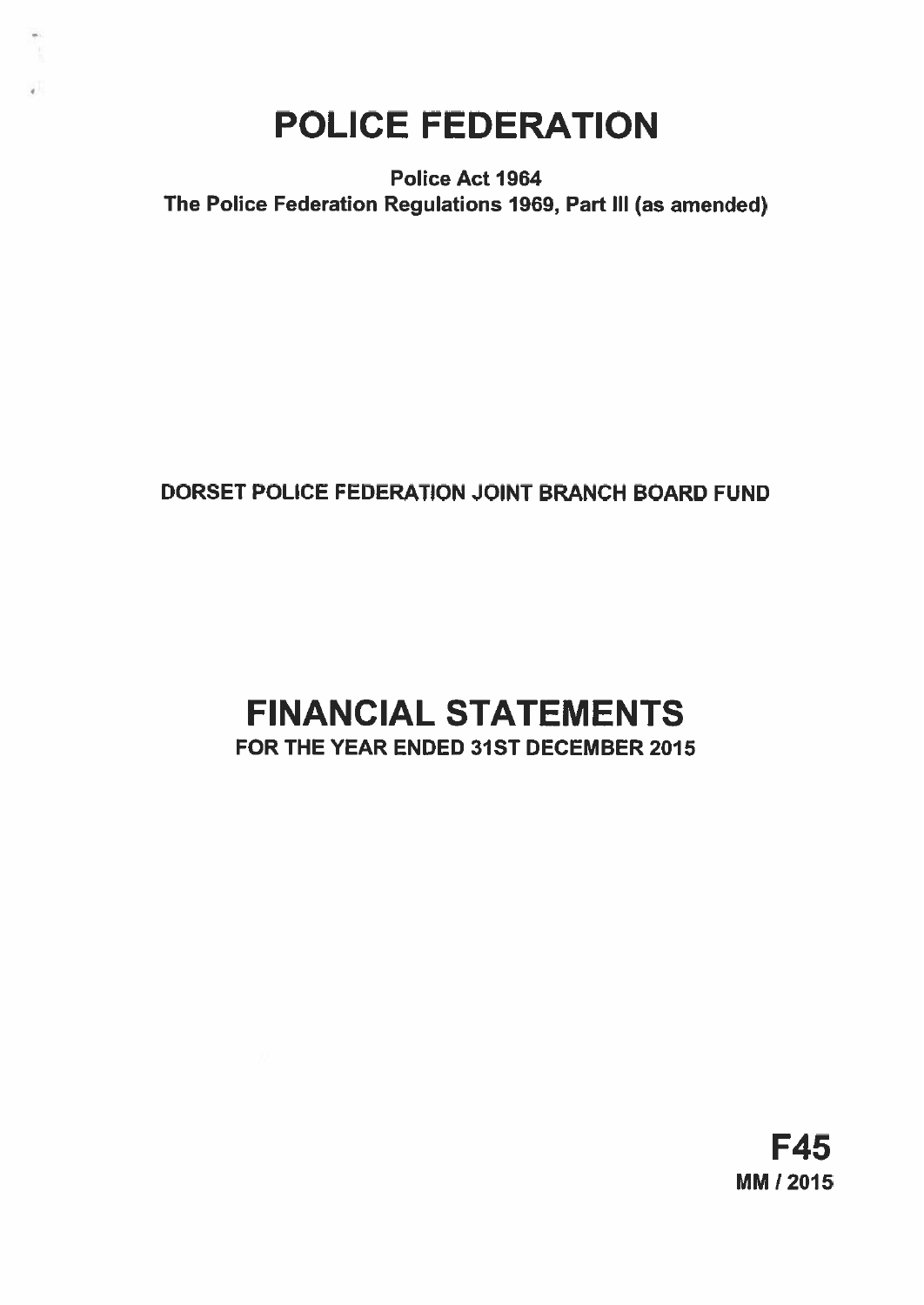## DORSET POLICE FEDERATION JOINT BRANCH BOARD FUND

## YEAR ENDED 31ST DECEMBER 2015

CHAIRMAN Constable A Tester Dorset Police Federation Office, Police Headquarters, Winfrith, Dorchester, Dorset DT2 8DZ. SECRETARY Sergeant A Eggleston Dorset Police Federation Office, Police Headquarters, Winfrith, Dorchester, Dorset DT2 8DZ, TREASURER Inspector K Lansdale Dorset Police Federation Office, Police Headquarters, Winfrith, Dorchester, Dorset DT2 8DZ. AUDITORS George Hay & Company, Chartered Accountants & Statutory Auditors, 83 Cambridge Street, Pimlico, London. SW1V 4PS. **TRUSTEES** Constable P Billington Dorset Police Federation Office, Police Headquarters, Winfrith, Dorchester, Dorset DT2 8DZ. Sergeant M Davenport Dorset Police Federation Office, Police Headquarters, Winfrith, Dorchester, Dorset DT2 8DZ.

> Inspector S Whitley Dorset Police Federation Office, Police Headquarters, Winfrith, Dorchester, Dorset DT2 BDZ.

SHOW NAMES AND ADDRESSES OF ABOVE OFFICIALS AND QUALIFICATIONS OF AUDITORS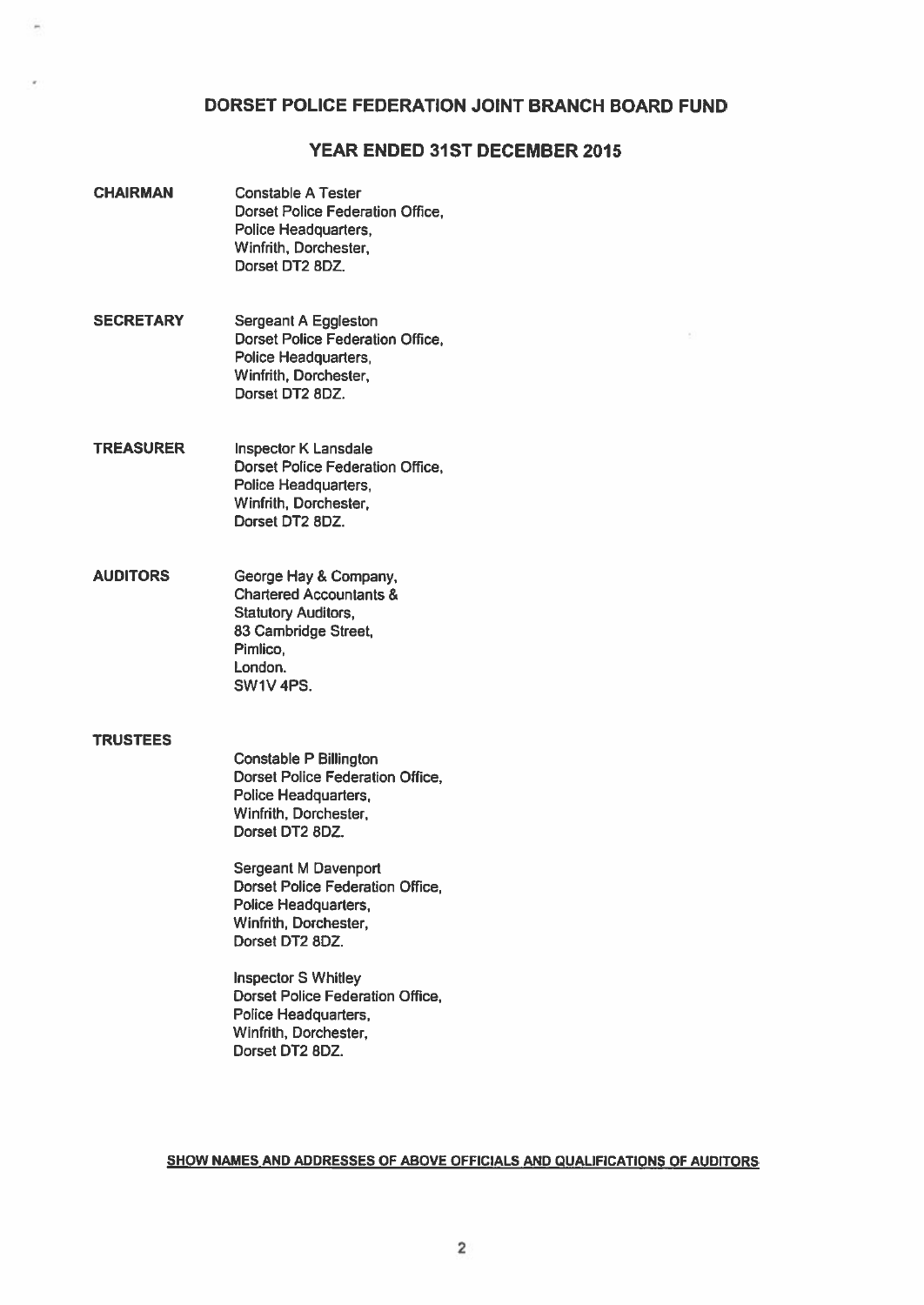## INDEPENDENT AUDITOR'S REPORT TO THE MEMBERS OF DORSET POLICE FEDERATION JOINT BRANCH BOARD FUND

We have audited the financial statements of the Dorset Police Federation Joint Branch Board Fund for the year ended 31st December 2015, which comprise the Income and Expenditure Account, the Balance Sheet, and the related notes. The financial statements have been prepared under the requirements of the Police Federation Regulations and Fund Rules,

This report is made solely to the Fund's members, as a body. Our audit work has been undertaken so that we might state to the Fund's members those matters we are required to state to them in an auditor's repor<sup>t</sup> and for no other purpose. To the fullest extent permitted by law, we do not accep<sup>t</sup> or assume responsibility to anyone other than the Fund and the Fund's members as <sup>a</sup> body, for our audit work, for this report, or for the opinions we have formed.

## Respective responsibilities of the managemen<sup>t</sup> committee and auditors

As explained more fully in the Statement of Management Committee's Responsibilities set out in the notes to the financial statements the managemen<sup>t</sup> committee are responsible for the preparation of the financial statements and for being satisfied that they fairly reflect the state of the Fund's affairs as at 31st December 2015 and of its results for the year then ended,

Our responsibility is to audit and express an opinion on lhe financial statements in accordance with applicable law and International Standards on Auditing (UK and Ireland). Those standards require us to comply with the Auditing Practices Board's Ethical Standards for Auditors.

## Scope of the audit of the financial statements

An audit involves obtaining evidence about the amounts and disclosures in the financial statements sufficient to <sup>g</sup>ive reasonable assurance that the financial statements are free from material misstatement, whether caused by fraud or error. This includes an assessment of: whether the accounting policies are appropriate to the Fund's circumstances and have been consistently applied and adequately disclosed; the reasonableness of significant accounting estimates made by the managemen<sup>t</sup> committee; and the overall presentation of the financial statements.

## Opinion on financial statements

In our opinion the financial statements:

- fairly reflect the state of the Fund's affairs as at 31st December <sup>2015</sup> and of its results for the year then ended;
- have been properly prepare<sup>d</sup> in accordance with the measurement principles of United Kingdom Generally Accepted Accounting Practice; and
- have been prepared in accordance with the Police Federation Regulations and Fund Rules.

## Other Matters

The financial statements for the year ended 31st December <sup>2015</sup> includes all funds raised for the purpose of the Joint Branch Board Fund in accordance with Regulation <sup>2</sup> Police Federation (Amendment) Regulations 2015.

Signed: CoalHa

George Hay & Company Chartered Accountants & Statutory Auditors 83 Cambridge Street Pimlico London SW1V 4PS **Dated:** 27th January 2016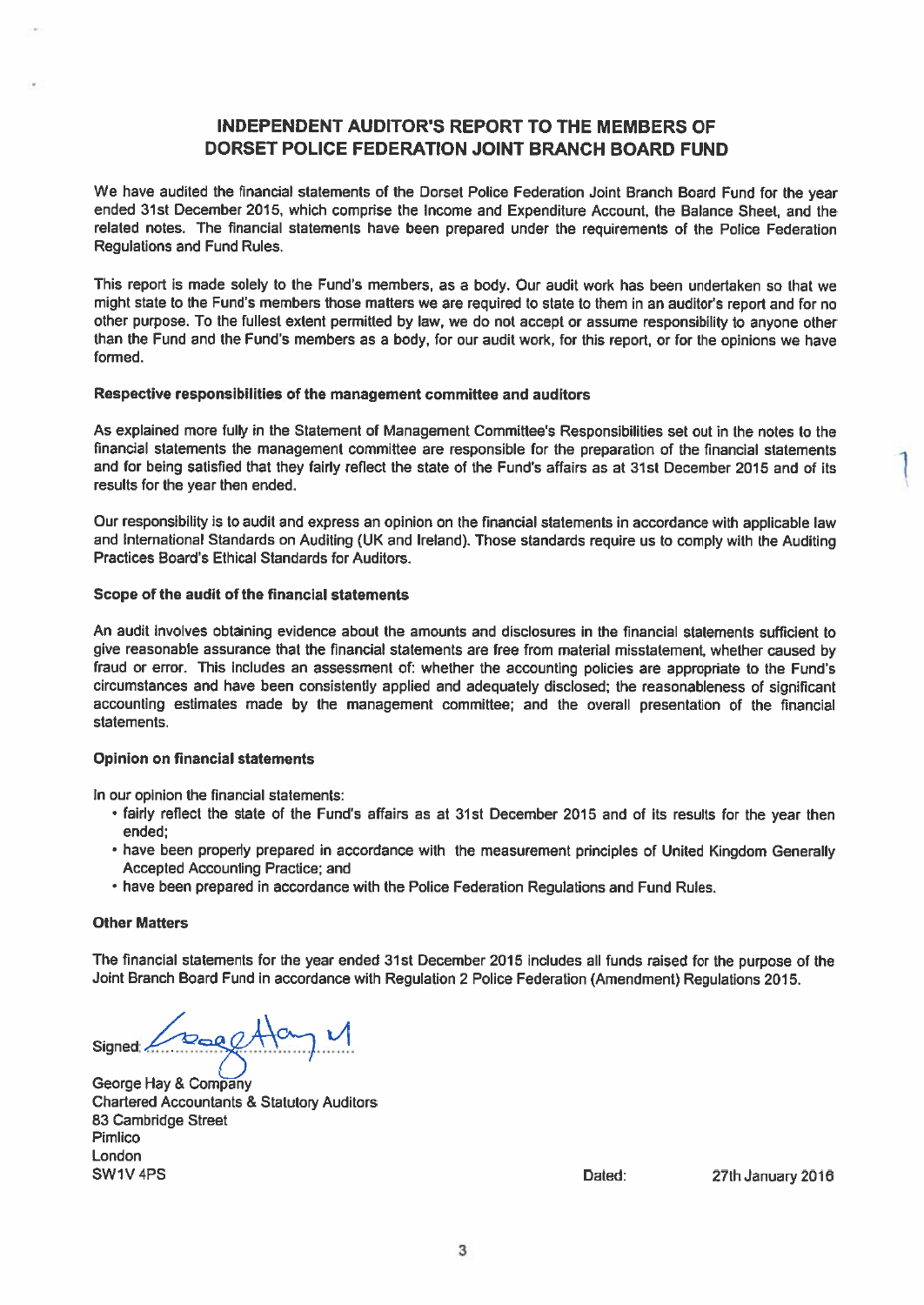## DORSET POLICE FEDERATION JOINT BRANCH BOARD FUND

## INCOME AND EXPENDITURE ACCOUNT FOR THE YEAR ENDED 31ST DECEMBER 2015

| <b>INCOME</b>                                                                                                                                  | $(01.01.15 -$<br>31.03.15 | $(01.04.15 -$<br>31.12.15) | 2015         |   | 2014     |
|------------------------------------------------------------------------------------------------------------------------------------------------|---------------------------|----------------------------|--------------|---|----------|
| <b>Weekly Subscriptions</b>                                                                                                                    |                           |                            |              |   |          |
| <b>Constables</b>                                                                                                                              | 61,922                    | 182,722                    | 244,644      |   | 244,060  |
| <b>Sergeants</b>                                                                                                                               | 13,034                    | 38,305                     | 51,339       |   | 54,490   |
| Inspectors                                                                                                                                     | 4,467                     | 12,171                     | 16,638       |   | 19,596   |
|                                                                                                                                                |                           |                            |              |   |          |
|                                                                                                                                                |                           |                            | 312,621      |   | 318,146  |
|                                                                                                                                                | $(01.01.15 -$             | $(01.04.15 -$              |              |   |          |
| Less: Payable to Central/Joint Committee                                                                                                       | 31.03.15                  | 31.12.15                   |              |   |          |
| <b>Constables</b>                                                                                                                              | 43,346                    | 127,906                    | 171,252      |   | 170,842  |
| Sergeants                                                                                                                                      | 9,124                     | 26,813                     | 35,937       |   | 38,143   |
| Inspectors                                                                                                                                     | 3,127                     | 8,518                      | 11,645       |   | 13,717   |
|                                                                                                                                                |                           |                            |              |   |          |
|                                                                                                                                                |                           |                            | 218,834      |   | 222,702  |
| <b>NET INCOME</b>                                                                                                                              |                           |                            | 93,787       |   | 95,444   |
| Less: ADMINISTRATIVE EXPENSES (Note 1)                                                                                                         |                           |                            | 175,300      |   | 130,325  |
| (DEFICIT) OF SUBSCRIPTION INCOME                                                                                                               |                           |                            | (81, 513)    |   | (34,881) |
| <b>OVER EXPENDITURE</b>                                                                                                                        |                           |                            |              |   |          |
| Add: Other Income - (Note 1.1)<br>To include all income as specified in Regulation 2c in the<br>Police Federation (Amendments) Regulation 2015 |                           |                            | £.<br>37,958 | £ | 36,762   |
| (DEFICIT) / SURPLUS FOR THE YEAR<br><b>BEFORE GAINS / (LOSSES)</b>                                                                             |                           |                            | (43, 555)    |   | 1,881    |
| Gains / (Losses) - (Note 1.2)                                                                                                                  |                           |                            |              |   |          |
| (DEFICIT) / SURPLUS FOR THE YEAR                                                                                                               |                           |                            | (43, 555)    |   | 1,881    |
| <b>ACCUMULATED FUND BROUGHT FORWARD</b>                                                                                                        |                           |                            | 319,186      |   | 317,305  |
|                                                                                                                                                |                           |                            |              |   |          |
| <b>ACCUMULATED FUND CARRIED FORWARD</b>                                                                                                        |                           |                            | £ 275,631    | £ | 319,186  |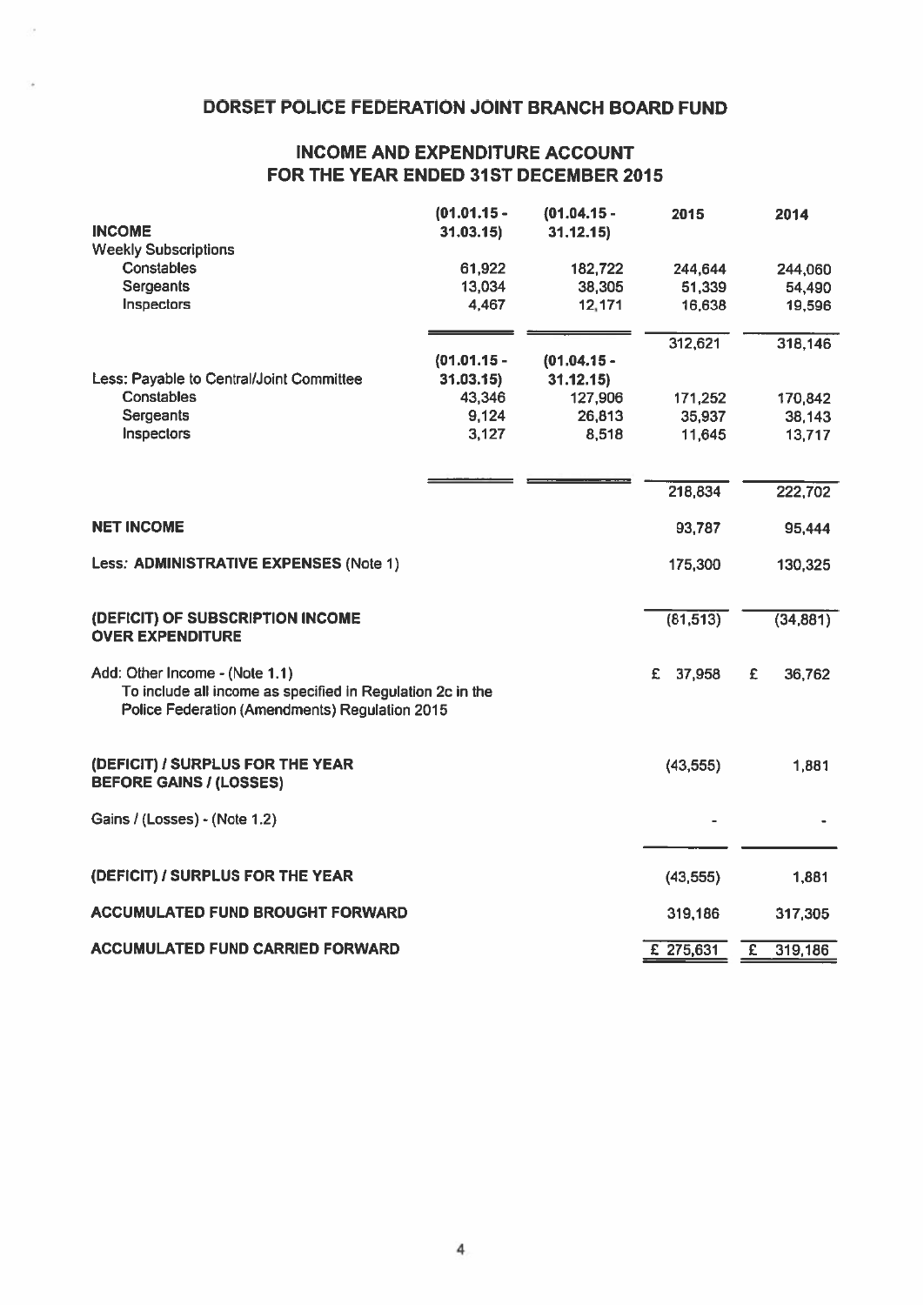## DORSET POLICE FEDERATION JOINT BRANCH BOARD FUND

## BALANCE SHEET AS AT 31ST DECEMBER 2015

| Cost                                                  | Accumulated<br>Depreciation/<br>Revaluation/<br>Impairment                                                        | 2015<br><b>Net Book</b><br>Value                                                      | 2014                                            |
|-------------------------------------------------------|-------------------------------------------------------------------------------------------------------------------|---------------------------------------------------------------------------------------|-------------------------------------------------|
|                                                       |                                                                                                                   |                                                                                       |                                                 |
|                                                       |                                                                                                                   | 2,563                                                                                 | 3,112                                           |
|                                                       |                                                                                                                   |                                                                                       | 19,549                                          |
|                                                       |                                                                                                                   |                                                                                       | 112,583                                         |
|                                                       |                                                                                                                   |                                                                                       | 54                                              |
|                                                       |                                                                                                                   |                                                                                       | 135,298                                         |
|                                                       |                                                                                                                   |                                                                                       |                                                 |
|                                                       |                                                                                                                   |                                                                                       | 26,555                                          |
|                                                       |                                                                                                                   |                                                                                       | 184,889                                         |
|                                                       |                                                                                                                   |                                                                                       | 3,895                                           |
|                                                       | 320                                                                                                               |                                                                                       | 70                                              |
|                                                       | 172,249                                                                                                           |                                                                                       | 215,409                                         |
|                                                       |                                                                                                                   |                                                                                       |                                                 |
| Contributions due to Joint/Central Committee (Note 4) | 15,585                                                                                                            |                                                                                       | 16,988                                          |
|                                                       | 119                                                                                                               |                                                                                       | 598                                             |
|                                                       |                                                                                                                   |                                                                                       | 13,935                                          |
|                                                       |                                                                                                                   |                                                                                       |                                                 |
|                                                       |                                                                                                                   |                                                                                       | 31,521                                          |
|                                                       |                                                                                                                   | 140,654                                                                               | 183,888                                         |
|                                                       |                                                                                                                   | 275,631                                                                               | 319,186                                         |
|                                                       |                                                                                                                   |                                                                                       |                                                 |
|                                                       |                                                                                                                   |                                                                                       |                                                 |
|                                                       |                                                                                                                   |                                                                                       | £<br>319,186                                    |
|                                                       |                                                                                                                   |                                                                                       |                                                 |
|                                                       |                                                                                                                   |                                                                                       |                                                 |
|                                                       |                                                                                                                   | 275,631                                                                               | 319,186                                         |
|                                                       |                                                                                                                   |                                                                                       |                                                 |
|                                                       |                                                                                                                   | £ 275,631                                                                             | £<br>319,186                                    |
|                                                       | 13,074<br>46,898<br>117,125<br>1,042<br>178,139<br><b>CREDITORS: amounts falling due after more than one year</b> | 10,511<br>31,645<br>1,006<br>43,162<br>25,384<br>141,404<br>5,141<br>15,891<br>31,595 | 15,253<br>117,125<br>36<br>134,977<br>£ 275,631 |

We certify that we have [ully complied with the Regulation 2 Police Federation (Amendment) Regulations 2015 and disclosed in the F46 all funds of which we are a beneficiary. We understand that failure to comply with this Regulation cou<del>ld b</del>e **tieem**ed a criminal and/or Police Disciplinary matter.

| Signed               |  | $\rightarrow$ CHAIRMAN |           |
|----------------------|--|------------------------|-----------|
| Signed $\mathcal{L}$ |  |                        | TREASURER |

Date accounts approved: 27th January 2016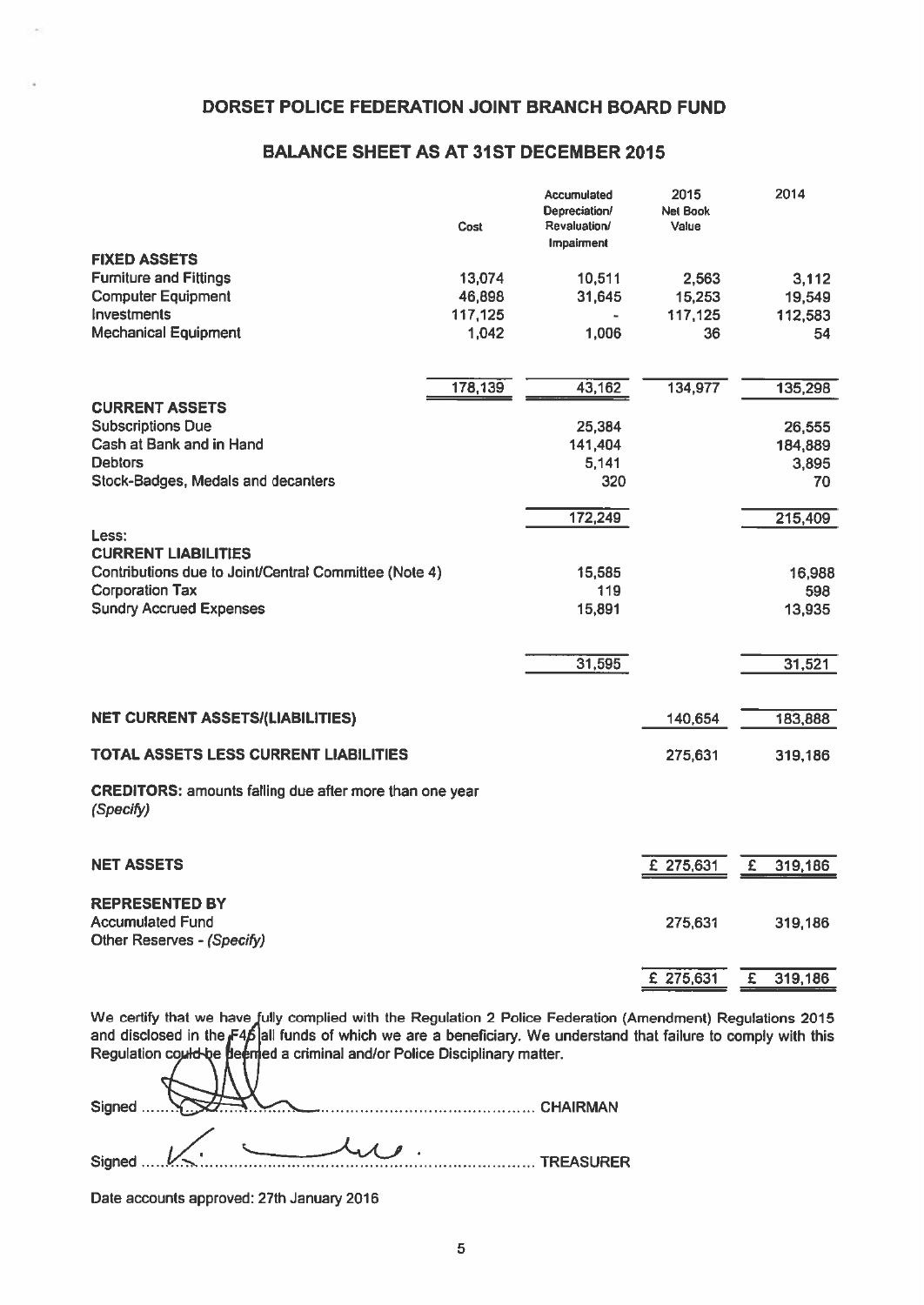|    |                                                      | 2015           | 2014   |
|----|------------------------------------------------------|----------------|--------|
| 1. | <b>ADMINISTRATIVE EXPENSES</b>                       |                |        |
|    | Advertising                                          | 29,441         |        |
|    | <b>Annual Conference</b>                             | 6,579          | 908    |
|    | <b>Audit and Accountancy Charges</b>                 | 2,942          | 2,870  |
|    | <b>Bank Charges</b>                                  | 40             | 40     |
|    | <b>Clerical Assistance and Social Security Costs</b> | 61,505         | 58,903 |
|    | <b>Computer Consumables</b>                          | 6,757          | 6,137  |
|    | <b>Corporation Tax</b>                               | (344)          | 599    |
|    | Depreciation                                         | 7,678          | 5,677  |
|    | Donations:                                           |                |        |
|    | Scottish Police Benevolent Fund                      |                | 250    |
|    | The Police Treatment Centre                          |                | 250    |
|    | <b>The Donkey Sanctuary</b>                          |                | 100    |
|    | <b>Flint House</b>                                   |                | 1,000  |
|    | <b>Merseyside Police</b>                             |                | 250    |
|    | Half Pay No Pay Donation                             | $\blacksquare$ | 400    |
|    | Jon Ash                                              |                | 366    |
|    | <b>David Philips</b>                                 | 500            |        |
|    | <b>Roll of Honour Trust</b>                          | 300            |        |
|    | Rotary Club Police Awards                            | 240            |        |
|    | <b>Donation</b>                                      | 100            |        |
|    | <b>Benevloent Donations to officer</b>               | 590            |        |
|    | <b>Half Pay Donations</b>                            | 900            | ٠      |
|    | Honoraria                                            | 17,263         | 19,552 |
|    | Insurance                                            | 908            | 1,021  |
|    | <b>Meeting Expenses</b>                              | 7.042          | 4,488  |
|    | <b>Official Publications</b>                         | 711            | 231    |
|    | <b>Out-of-Pocket Expenses</b>                        | 105            | 161    |
|    | Postage, Printing and Stationery                     | 925            | 1,008  |
|    | <b>Repairs and Maintenance</b>                       | 817            | 70     |
|    | <b>Subsistence (Meal Expenses</b>                    | 3,822          | 3,004  |
|    | <b>Sundry Expenses</b>                               | 753            | 174    |
|    | <b>Telephone Charges</b>                             | 4.083          | 2,477  |
|    | <b>Travelling and Subsistence</b>                    | 15,245         | 15,783 |
|    | Other Expenses - (Specify)                           |                |        |
|    | <b>Presentations and Gifts</b>                       | 200            | 828    |
|    | <b>Legal and Professional</b>                        | 1,353          | 1,548  |
|    | <b>Training Costs</b>                                | 1,155          | 2,230  |
|    | <b>Welfare costs</b>                                 | 3.690          |        |

TOTAL AS PER INCOME AND EXPENDITURE ACCOUNT  $\overline{E}$  175,300  $\overline{E}$  130,325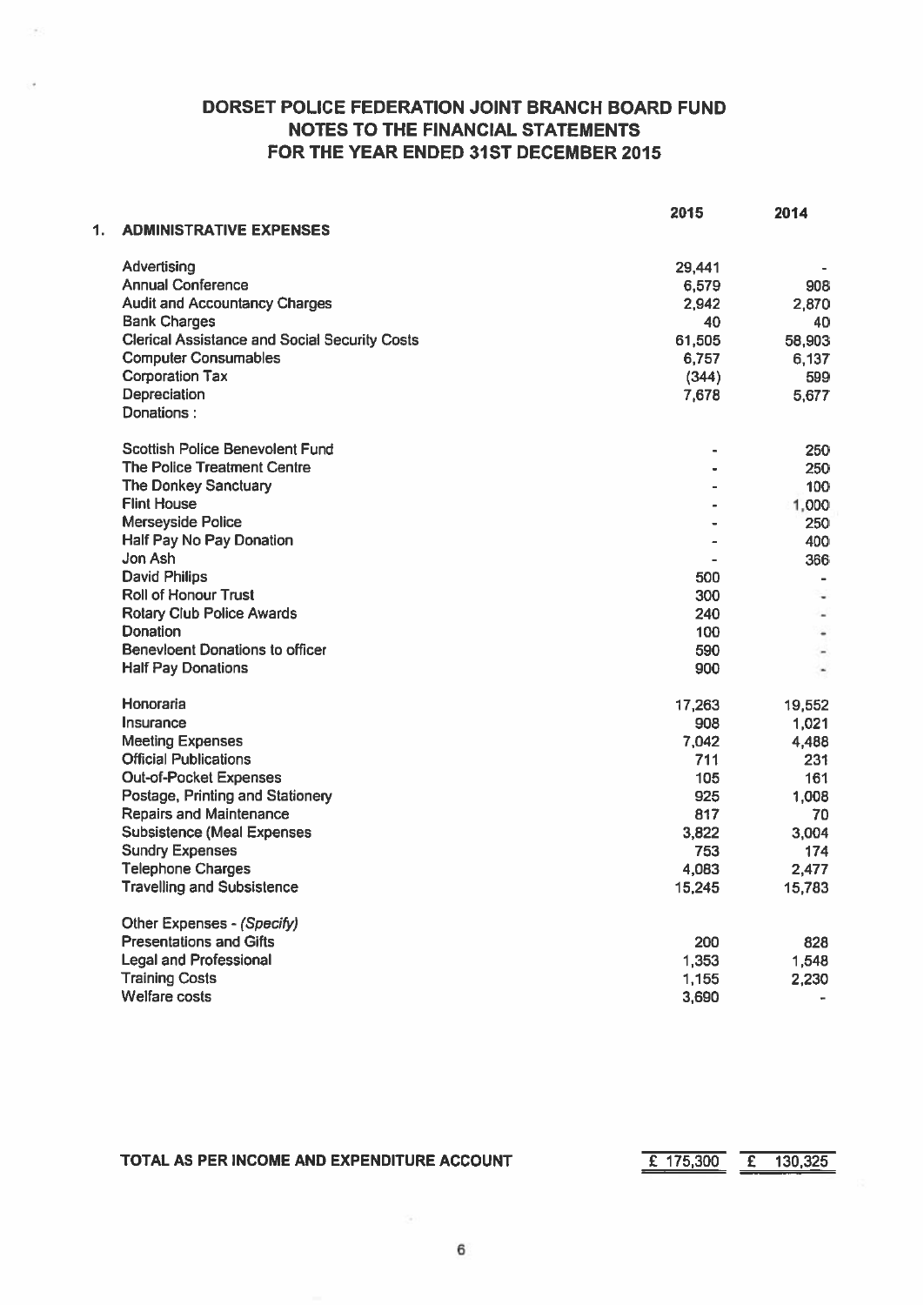| 1.1 | <b>OTHER INCOME</b>                                          | 2015   | 2014        |
|-----|--------------------------------------------------------------|--------|-------------|
|     | Bank Interest (gross)                                        | 599    | 673         |
|     | Regulation 2c income Reimbursement of Admiistration Expenses | 30,238 | 30,490      |
|     | Commission                                                   | 2,529  | 1,018       |
|     | Dividends received                                           | 2,895  | 3,456       |
|     | Donations received                                           | 50     | 30          |
|     | <b>Investment Interest Received</b>                          | 1,647  | 1,095       |
|     | TOTAL AS PER INCOME AND EXPENDITURE ACCOUNT                  | 37,958 | £<br>36,762 |
|     |                                                              | 2015   | 2014        |
|     | 1.2 GAINS / (LOSSES)                                         |        |             |
|     | Gain (loss) on investments                                   |        |             |
|     | TOTAL AS PER INCOME AND EXPENDITURE ACCOUNT                  |        | £           |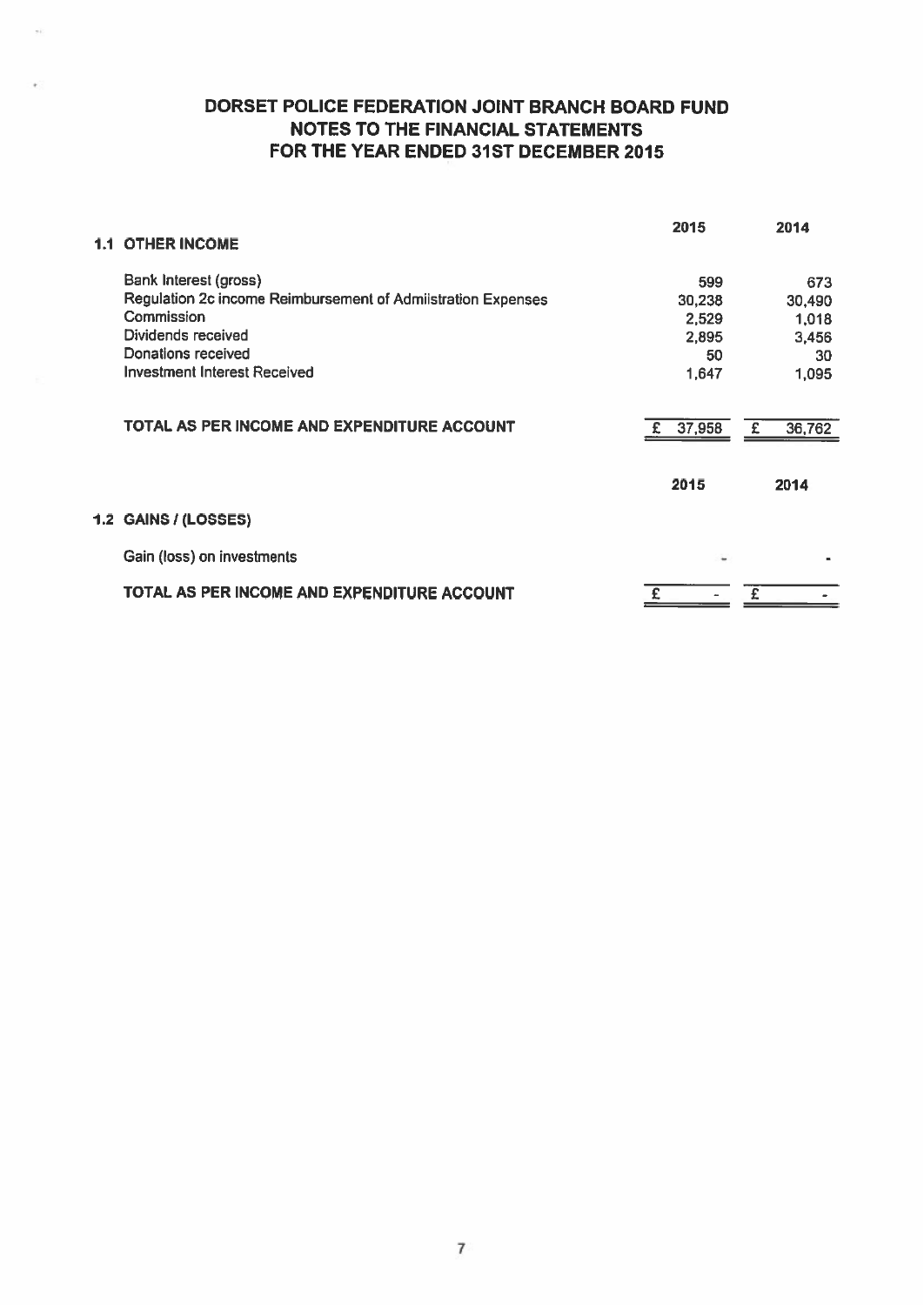## 2. ACCOUNTING POLICIES

## A. Accounting Convention

The financial statements have been prepared under the historic cost convention.

#### B. Income

Income is primarily derived from subscriptions collected from the Funds members. Other income sources may include rental/investment income and income generated from providing member services.

## C. Expenditure

Expenditure is shown inclusive of Value Added Tax.

## D. Depreciation

Depreciation has been calculated at rates required to write off the relevant assets over their anticipated lives. The applicable annual rates are:

Property - (Specify)

Furniture and Fittings — 15% reducing balance basis

- Computer Equipment **Example 25%** straight line basis
- Other Assets **25% reducing balance basis**

## E. Taxation

Provision is made for Corporation Tax in respect of the Fund's liability to taxation on investment income, capital gains and income derived from third party transactions.

## F. Investments (if applicable)

Investments are shown in the financial statements at cost less provision for impairment in value.

G. Other Policies - (Specify)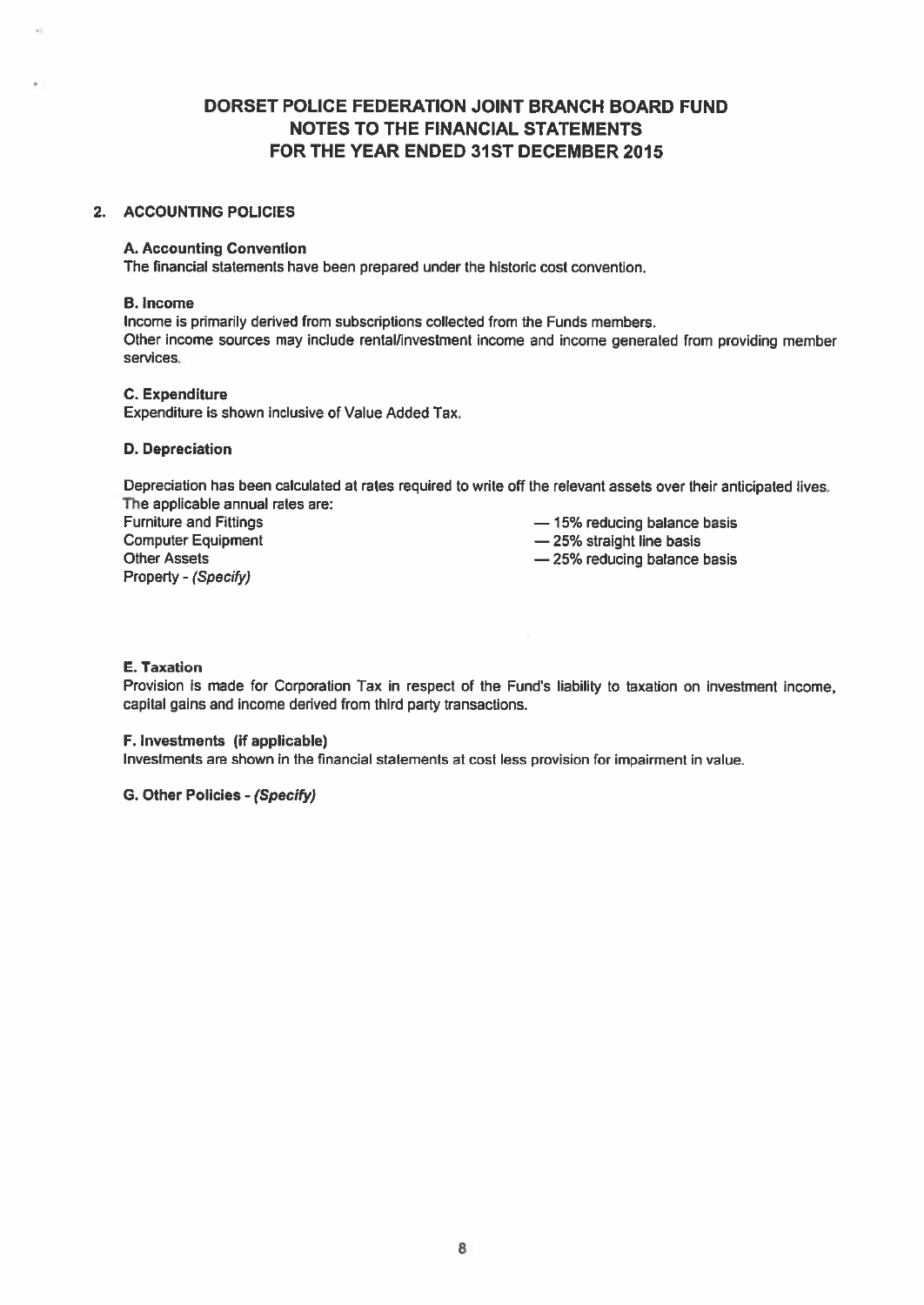## 3. STATEMENT OF MANAGEMENT COMMITTEE'S RESPONSIBILITIES

Regulation 18(2) of The Police Federation Regulations (as amended) requires the Committee, in relation to Federation funds held by it, to keep accounts showing all monies received or paid out and to cause the financial statements for each year to be audited by an independent auditor. In causing the financial statements to be prepared, the Committee is required to:

- Select suitable accounting policies and apply them consistently.
- Make judgements and estimates that are reasonable and prudent.
- Ensure that the financial statements are prepared on the going concern basis unless it is appropriate to presume otherwise.

The Committee is responsible for keeping adequate accounting records and also is responsible for safe guarding the assets of the Fund and hence for taking reasonable steps for the prevention and detection of fraud and other irregularities.

## 4a. CONTRIBUTIONS DUE TO1(FROM) CENTRAL COMMITTEES (TO 31ST MARCH 2015)

|            | 2015     | 2014        |
|------------|----------|-------------|
| Constables | 21       | 14,646      |
| Sergeants  | (165)    | 2,418       |
| Inspectors | (1, 375) | (76)        |
|            |          |             |
|            | (1,519)  | 16,988<br>£ |

## 4b. CONTRIBUTIONS DUE TOI(FROM) JOINT CENTRAL COMMITTEE (FROM 1ST APRIL 2015)

|                   | 2015   | 2014           |
|-------------------|--------|----------------|
| <b>Constables</b> | 12,251 | ۰              |
| Sergeants         | 3,705  | $\blacksquare$ |
| Inspectors        | 1,148  | ٠              |
|                   |        |                |
|                   | 17,104 | c<br>$\sim$    |
|                   |        |                |

## 5. CONTRIBUTING AND NON CONTRIBUTING MEMBERS AT 31ST DECEMBER 2015

|                   | No. of Contributing<br><b>Members</b> |       | No. of Non Contributing<br><b>Members</b> |      | Others <sup>*</sup> |      |
|-------------------|---------------------------------------|-------|-------------------------------------------|------|---------------------|------|
|                   | 2015                                  | 2014  | 2015                                      | 2014 | 2015                | 2014 |
| Cadets            |                                       |       |                                           |      |                     |      |
| <b>Constables</b> | 974                                   | 990   |                                           | 10   | 32                  | 20   |
| Sergeants         | 192                                   | 203   |                                           |      |                     |      |
| Inspectors/Chief  | 59                                    | 69    |                                           |      |                     |      |
| Inspectors        | $\bullet$                             |       |                                           |      |                     |      |
|                   | 1,225                                 | 1,262 | 10                                        | 13   | 34                  | 23   |

\* This column refers to those members who are non contributors by virtue of receiving no pay, being on unpaid maternity leave or serving officers on career breaks. (JBB Circular 53/96 refers)

## 6. INVESTMENTS (if applicable)

|                             | <b>Cost Less Provision</b> |         | <b>Market Value</b> |         |
|-----------------------------|----------------------------|---------|---------------------|---------|
|                             | 2015                       | 2014    | 2015                | 2014    |
| <b>Equities</b>             |                            |         |                     |         |
| <b>Fixed Interest Funds</b> |                            |         |                     |         |
| <b>Unit Trusts</b>          | 117,125                    | 112,583 | 138,204             | 134,341 |
| Others - (Specify)          |                            |         |                     |         |
|                             |                            |         |                     |         |
|                             | 117,125                    | 112,583 | 138,204             | 134,341 |